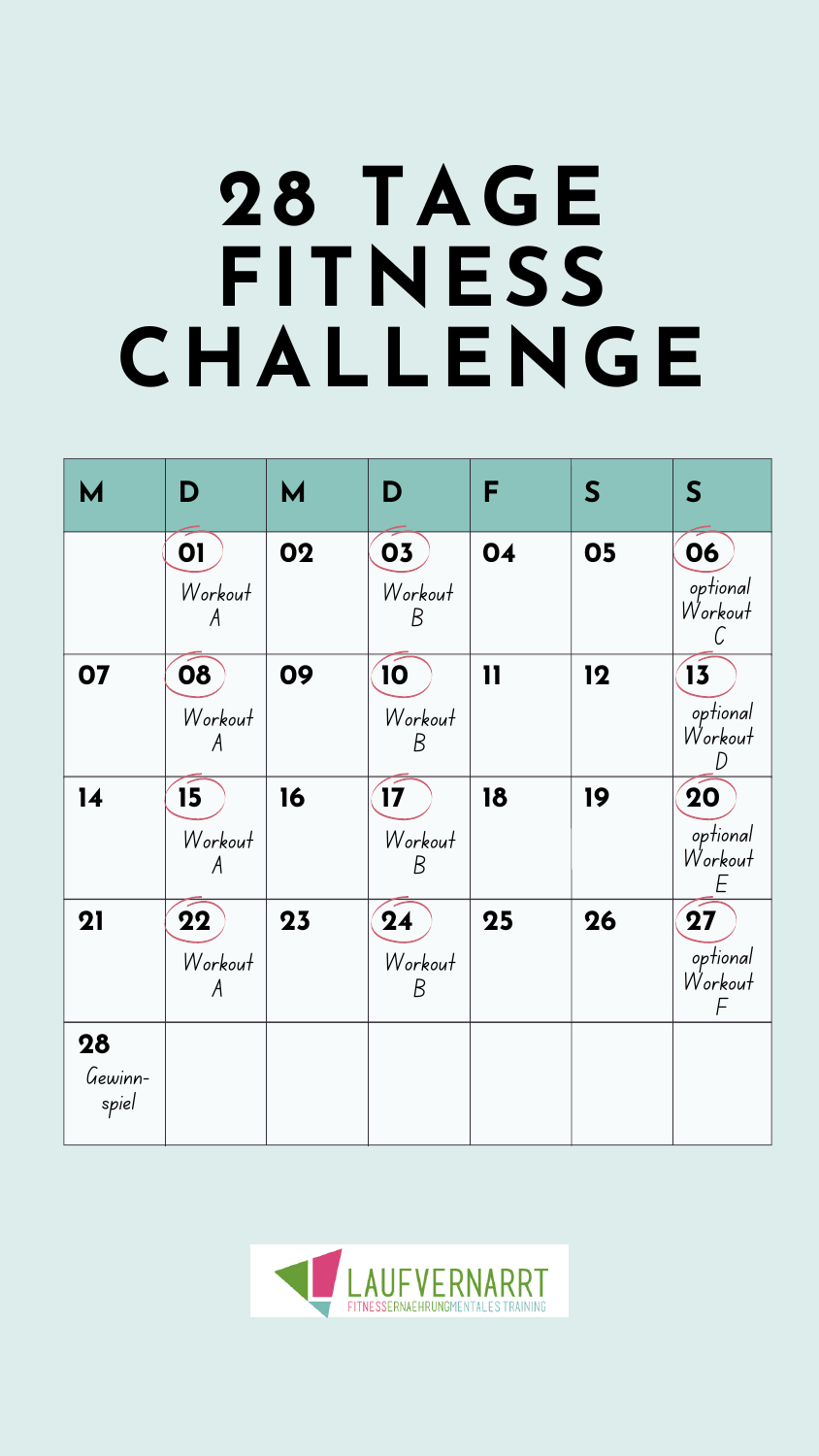## **28 TAGE FITNESS CHALLENGE Woche 1, Tag A**



1.1 Rum. Kreuzheben 3x10



- 2.1 Squat To Press 3x8
	- 2.2 Vorgebeugtes Rudern 3x10

### 3.1 Hollow Hold 3x10s

### 3.2 Alternierendes Beinheben

#### 3x12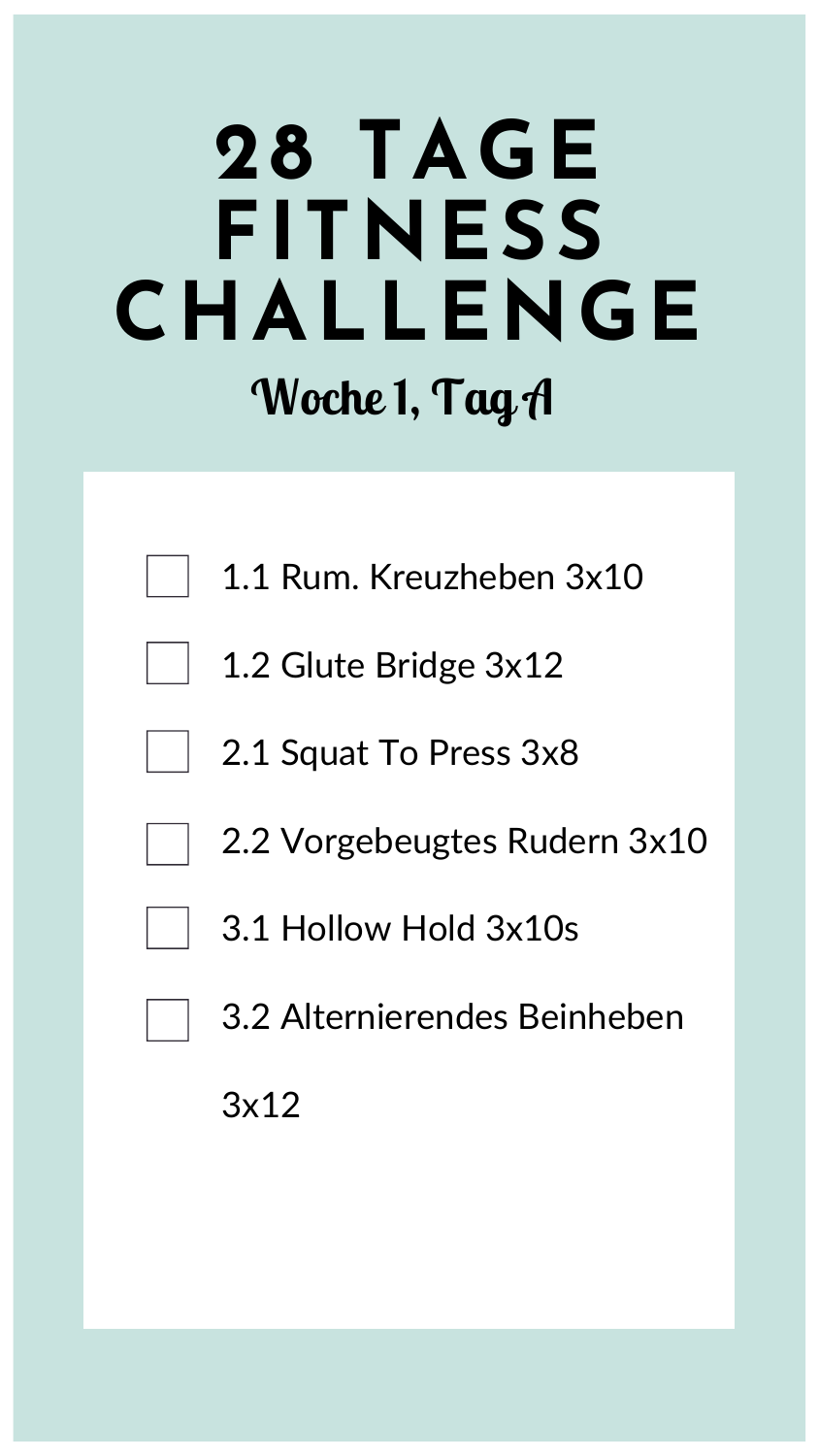## **28 TAGE FITNESS CHALLENGE Woche 1, Tag B**



1.1 Reverse Lunges 3x8



3x10

2.1 Straddle Lift 3x8





### 3.2 SA Pulldown 2x8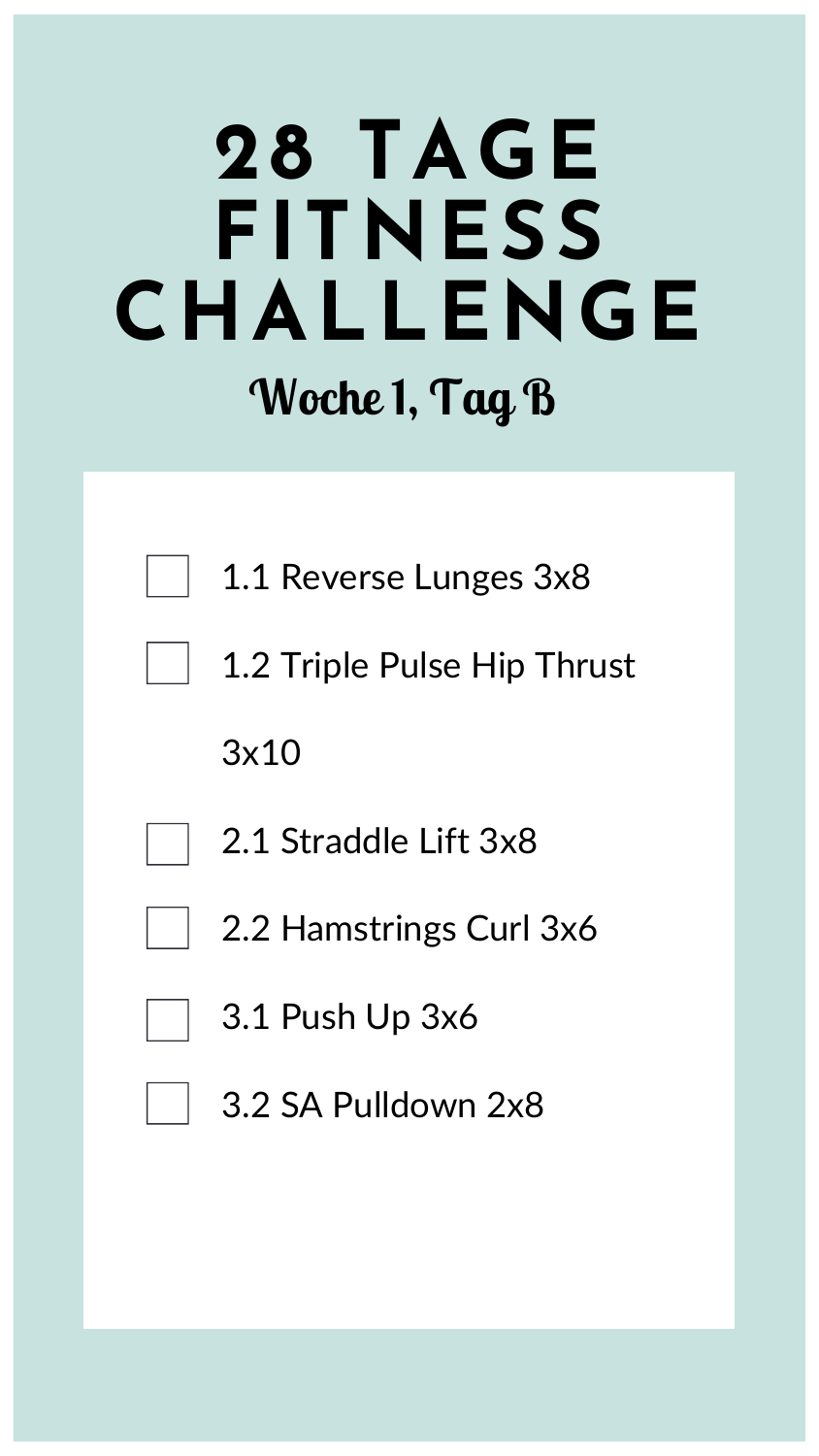## **28 TAGE FITNESS CHALLENGE Woche 2, Tag A**



- 1.1 Rum. Kreuzheben 3x12
- 1.2 Glute Bridge 3x15
- 2.1 Squat To Press 3x10
	- 2.2 Vorgebeugtes Rudern 3x12

### 3.1 Hollow Hold 3x12s

### 3.2 Alternierendes Beinheben

#### 3x14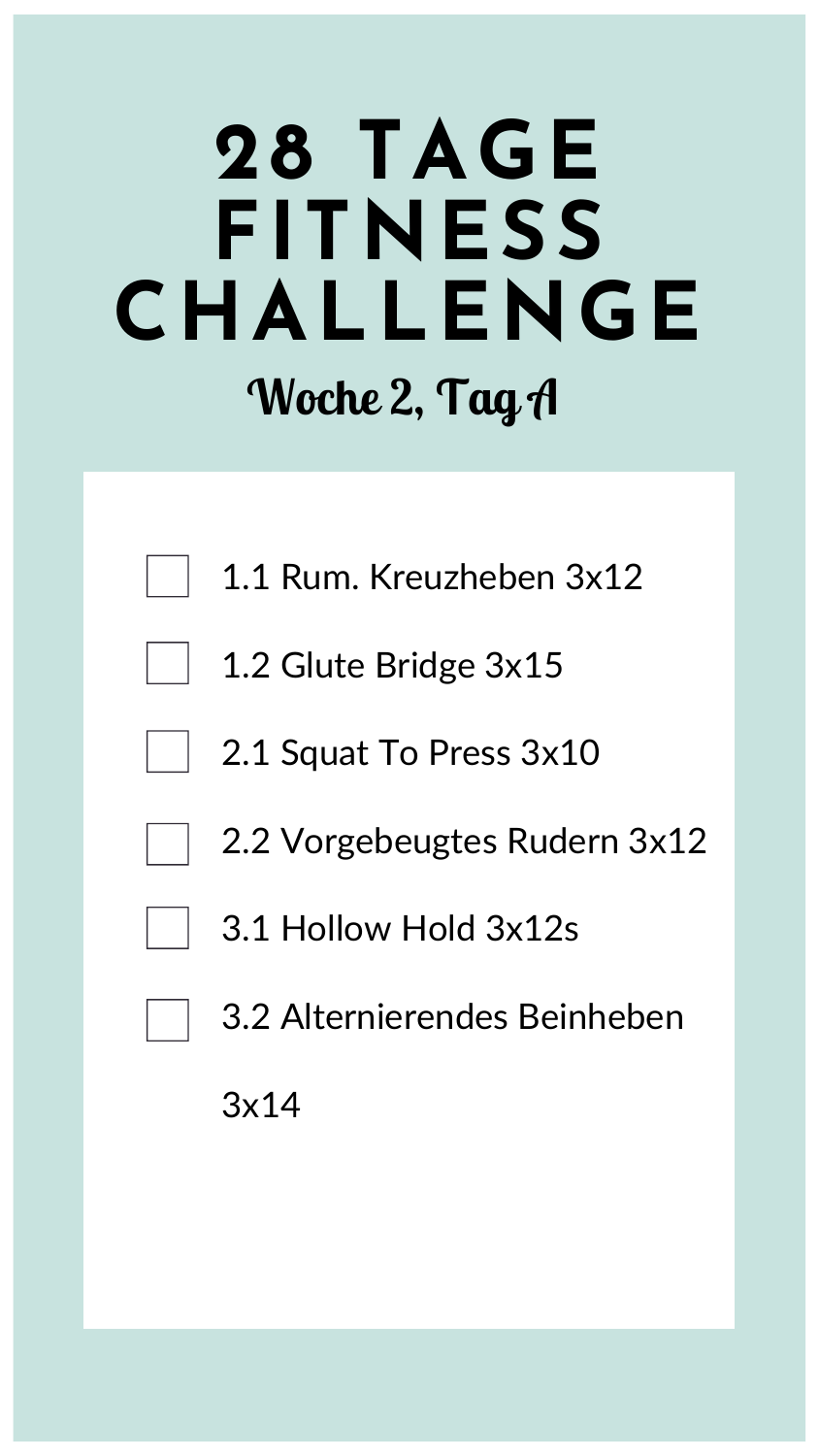## **28 TAGE FITNESS CHALLENGE Woche 2, Tag B**





3x12

2.1 Straddle Lift 3x10

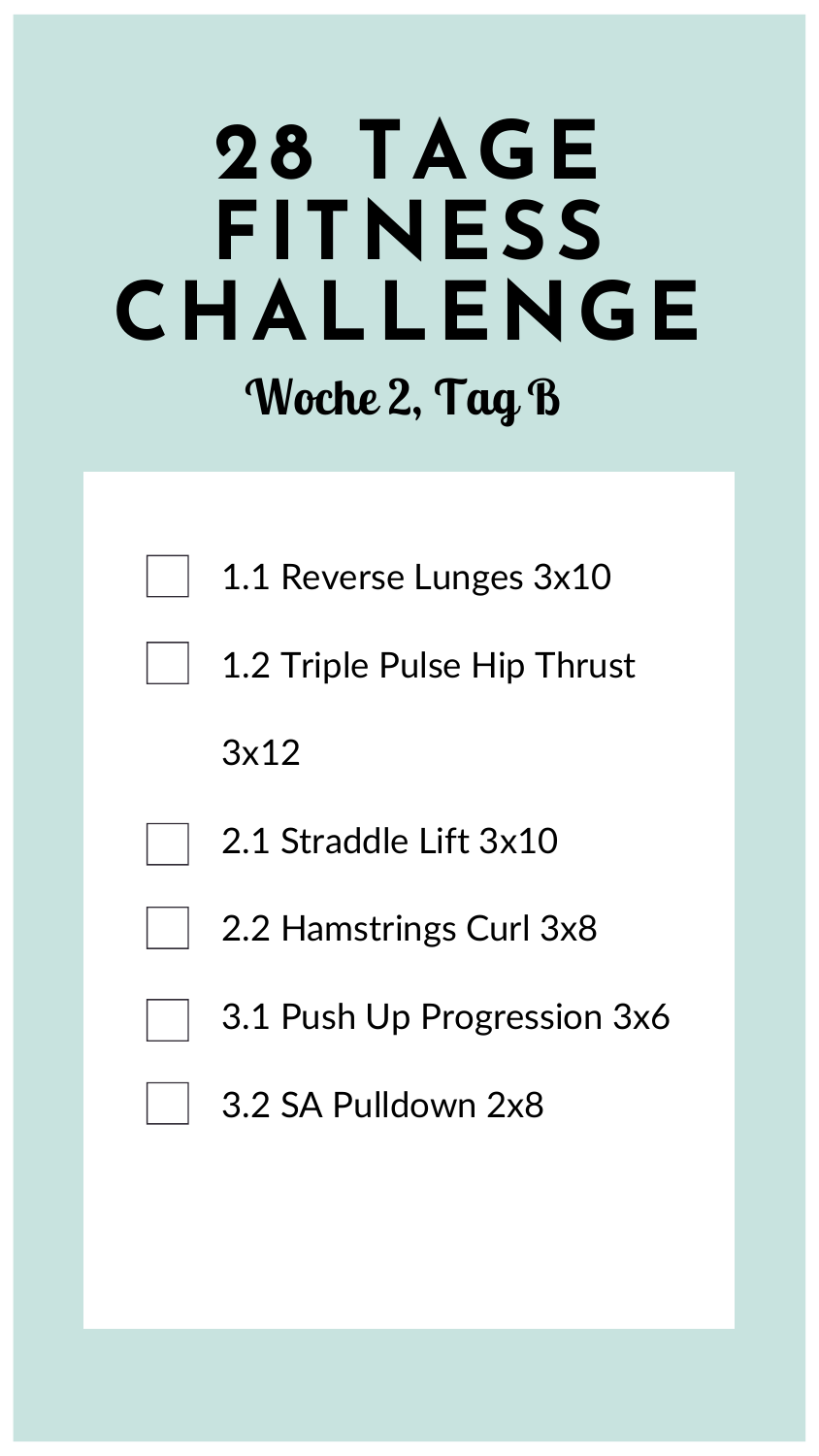## **28 TAGE FITNESS CHALLENGE Woche 3, Tag A**



1.1 Rum. Kreuzheben 3x15



halten

2.1 Squat To Press 3x12

2.2 Vorgebeugtes Rudern 3x15

### 3.1 Hollow Hold 3x15s

### 3.2 Alternierendes Beinheben

#### 3x16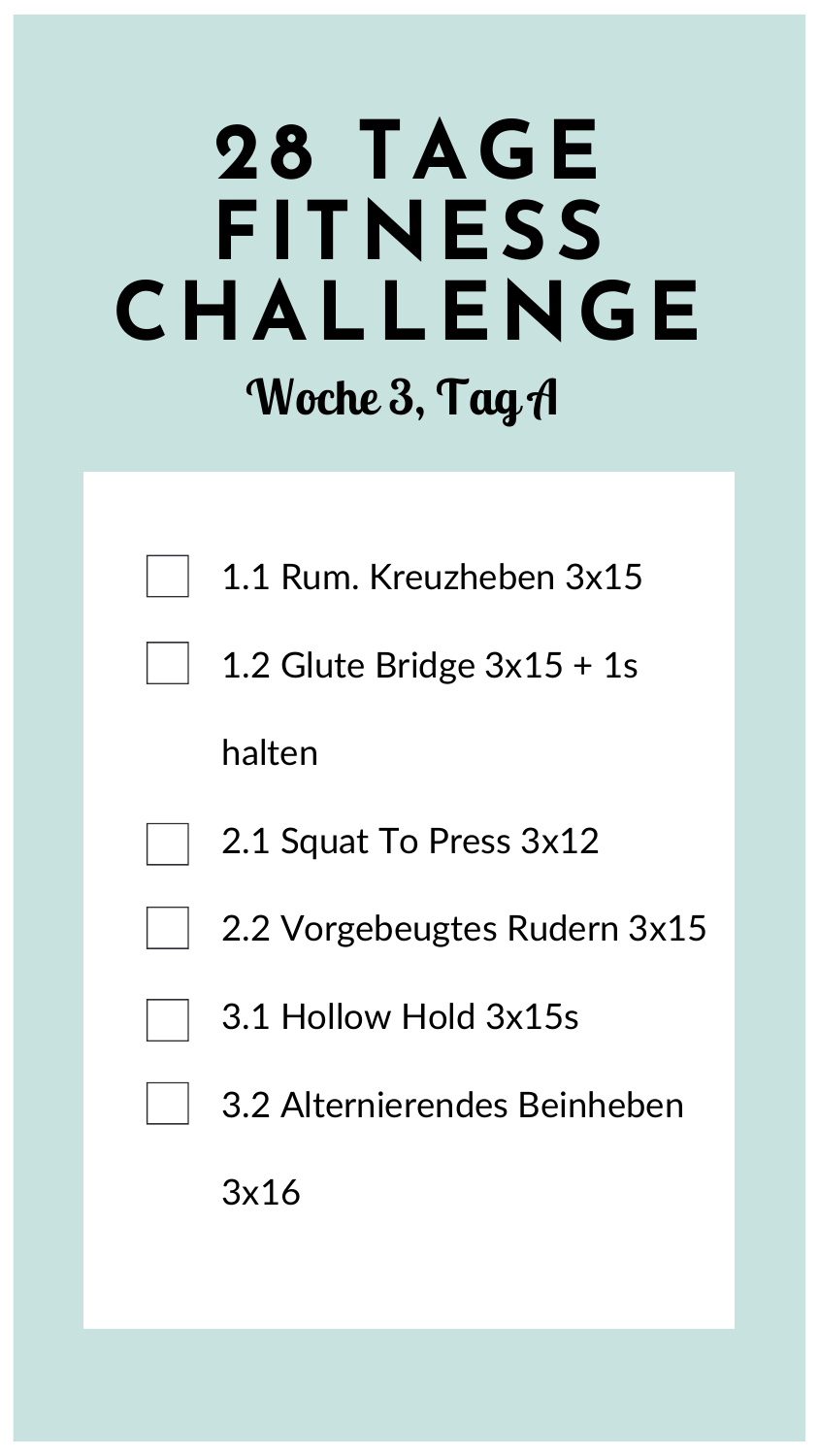## **28 TAGE FITNESS CHALLENGE Woche 3, Tag B**





3x15

2.1 Straddle Lift 3x12

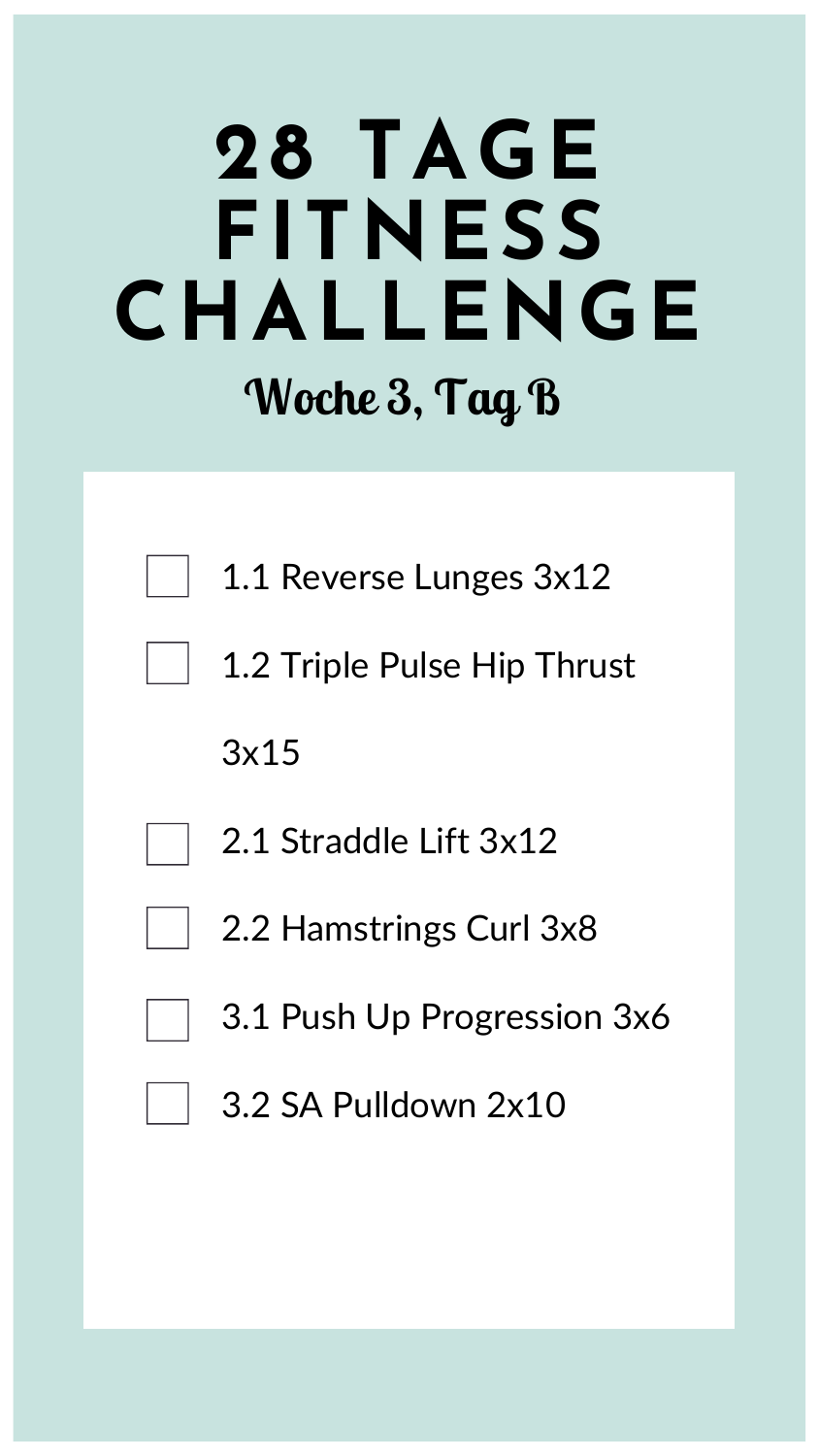## **28 TAGE FITNESS CHALLENGE Woche 4, Tag A**



1.1 Rum. Kreuzheben 3x15 +

1s halten

1.2 Glute Bridge 3x15 + 2s

halten

2.1 Squat To Press 3x15